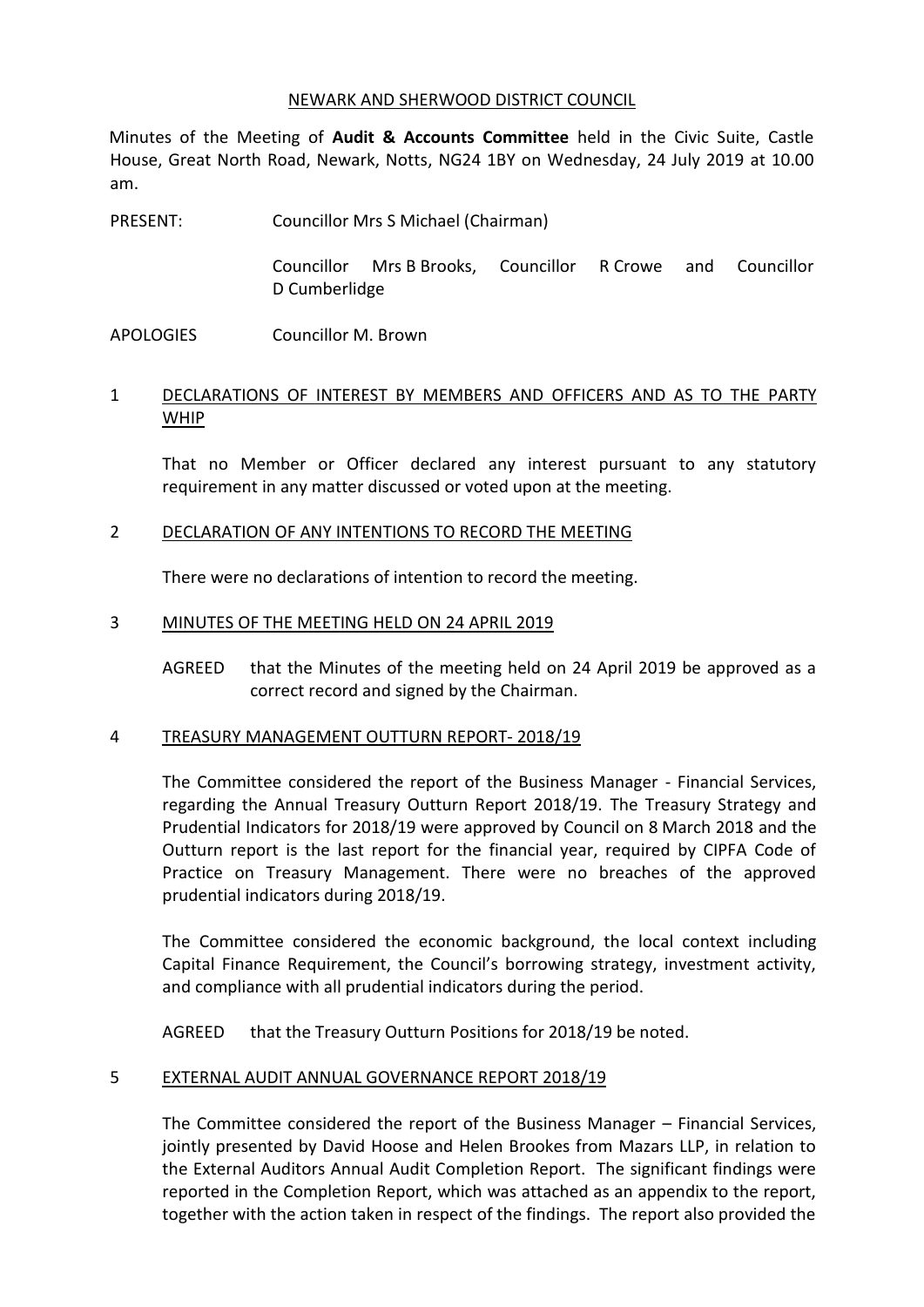Auditor's opinion on the Statement of Accounts and the Value for Money conclusion.

Mr. Hoose reported on the Executive Summary and Significant Findings. He expressed his thanks to Officers for their work and assistance and also the quality of the working papers provided adding that all works were substantially complete and it was anticipated that the final audit would be signed off within agreed timescales.

Ms Brookes reported on the Internal Control Recommendations, the Summary of Misstatements and the Value for Money Conclusion, noting that the latter had been identified as a risk but within what was expected for a local authority.

AGREED (unanimously) that:

- (a) the External Auditors Annual Audit Completion Report for 2018/2019 be noted;
- (b) the adjustments to the financial statements set out in the report be noted; and
- (c) the letter of representation signed by the Director Resources/Section 151 Officer and the Chairman of the Audit & Accounts Committee be approved.

## 6 STATEMENT OF ACCOUNTS 2018/19 AND ANNUAL GOVERNANCE REPORT

The Committee considered the report of the Business Manager – Financial Services which sought Members approval for the Council's Statutory Accounts for the financial year ending 31 March 2019. The Committee had previously considered the documents during a workshop session with Officers.

The Business Manager - Financial Services reported that two amendments had been made. The first was in relation to a revised actuarial valuation report from the pension fund. This was due to a national judgement which affected the assumptions used within the original actuarial valuation report. The second amendment was due to the incorrect rental income figure being used on the calculation of the valuation of Newark Livestock Market.

AGREED (unanimously) that:

- (a) the Annual Governance Statement for the financial year ending 31 March 2019 be approved;
- (b) the Statement of Accounts for the financial year ending 31 March 2019 be approved; and
- (c) it be noted that as per the previous report, the Section 151 Officer and the Chairman of the Audit & Account Committee had signed the Letter of Representation.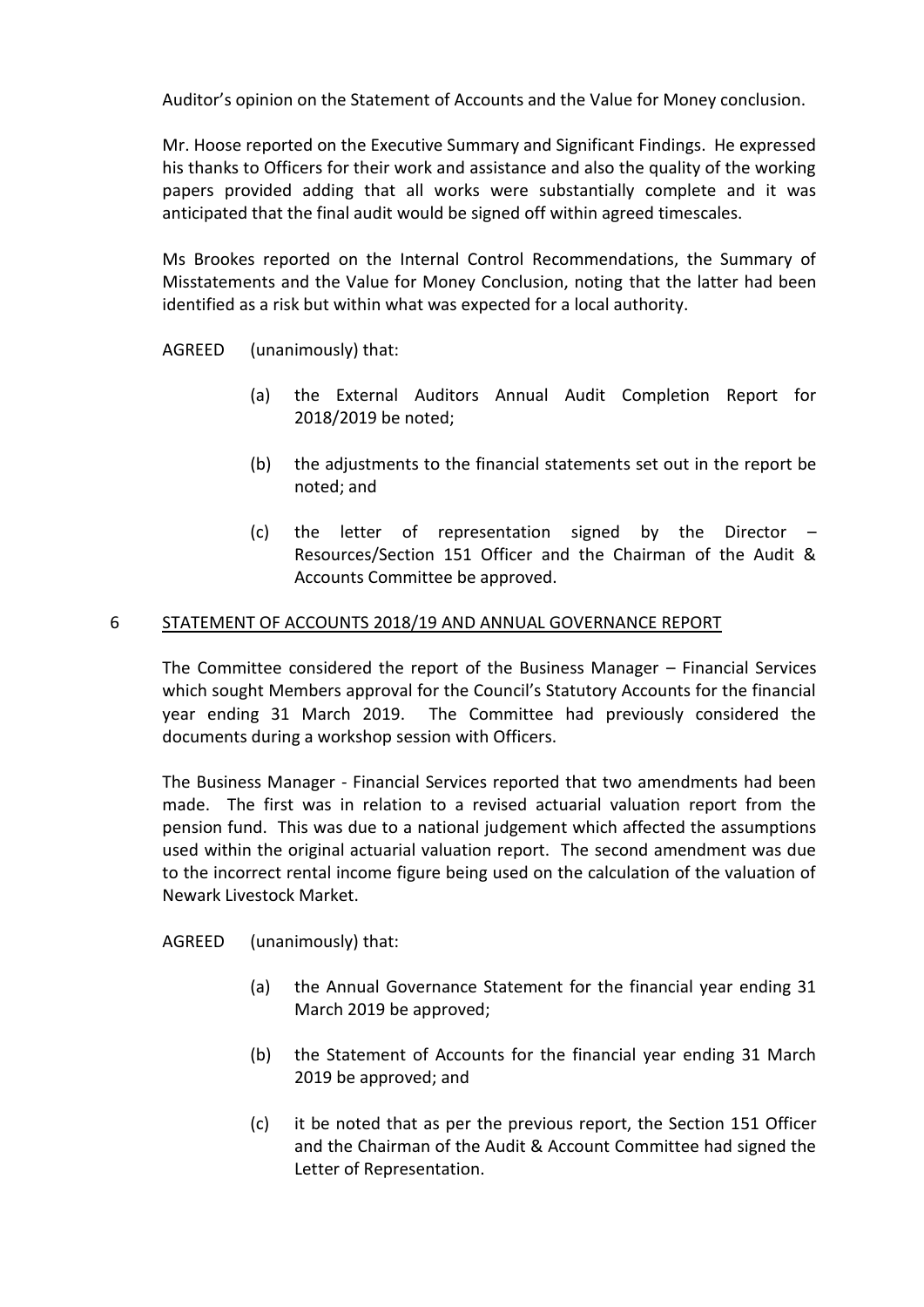## 7 CHANGE OF ORDER OF AGENDA

With the agreement of the Committee, the Chairman amended the running order of the Agenda. Item 9 would be taken next. The Agenda would then revert back to its original order.

### 8 ANNUAL INTERNAL AUDIT REPORT 2018/19

The Audit & Risk Manager (Assurance Lincolnshire) presented the Annual Internal Audit Report 2018/19, summarising the work of Internal Audit undertaken during 2018/19 to support the Annual Governance Statement through providing opinion on the Council's governance, risk management and internal control.

The Annual Report set out the scope of internal audits work with details of the findings and subsequent rating of each area audited being provided. The appendices to the report provided the Committee with details of: the audits undertaken; the limited/low assurances; audit plan changes; overdue actions; benchmarking data; and assurance definitions.

The Director – Resources provided Members with information as to what actions had been taken following the adequate audit findings for Governance and Internal Control. He noted that these would be discussed in more detail at Agenda Item No. 10 – Internal Audit Report Process.

AGREED (unanimously) that the Annual Internal Audit Report 2018/2019 be noted.

# 9 INTERNAL AUDIT PROGRESS REPORT 2019/20

The Committee considered the Internal Audit Progress report covering the period to 8 July 2019. Four audits had been issued during the period. Pay and grading had been issued with high assurance, whilst Counter Fraud, Development Company and Emergency Planning had been issued with Substantial Assurance. A review of the Mansfield Crematorium accounts had also been undertaken, as had a review of the Newark Livestock Market Rent calculation. There were a further six reports at draft stage and three audits in progress.

In considering Appendix 2 to the report a Member queried whether it was possible to include the actual start date of the planned audits. The Audit Manager advised that this could not be provided until the actual audit commenced as any date given may be subject to delay. She did, however, comment that a narrative for each area would be provided in future reports.

AGREED (unanimously) that the latest Internal Audit Progress report be noted.

### 10 INTERNAL AUDIT REPORT PROCESS

The Business Manager - Financial Services presented a report detailing a proposed